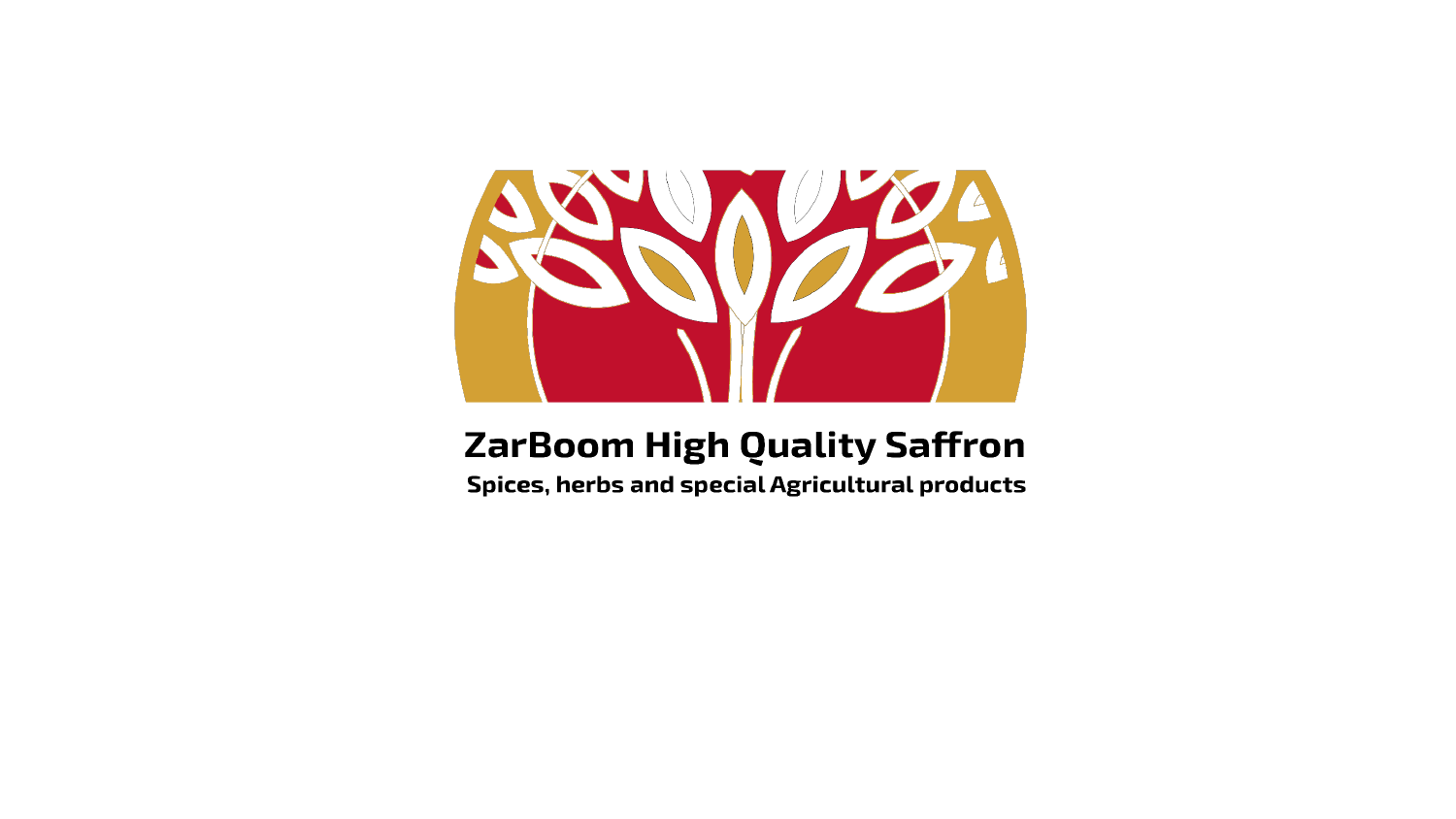#### **Product Description**

ZarBoom Saffron, our premium ZarBoom saffron consists of 100% Saffron, the highest grade of Saffron. Our company deals directly with indigenous farmers in Khorasan . Persian Saffron is sourced directly from plantation to ensure purely 100% Iranian Saffron without any adulterations. Our saffron is prepared by removing style from stigma prior to drying in order to provide excellent flavor, aroma and dye.

The saffron's stigma is plucked by hand through complex procedures and dried afterwards. Being red in nature, it contains a high level of a natural carotenoid dye that is often used in culinary to give a luminous yellow-orange stain to food.

Saffron' s aroma is often described by connoisseurs as reminiscent of golden honey with grassy or hay-like notes. Its sweet and subtle aroma makes it a good choice among a high end luxurious beverage.



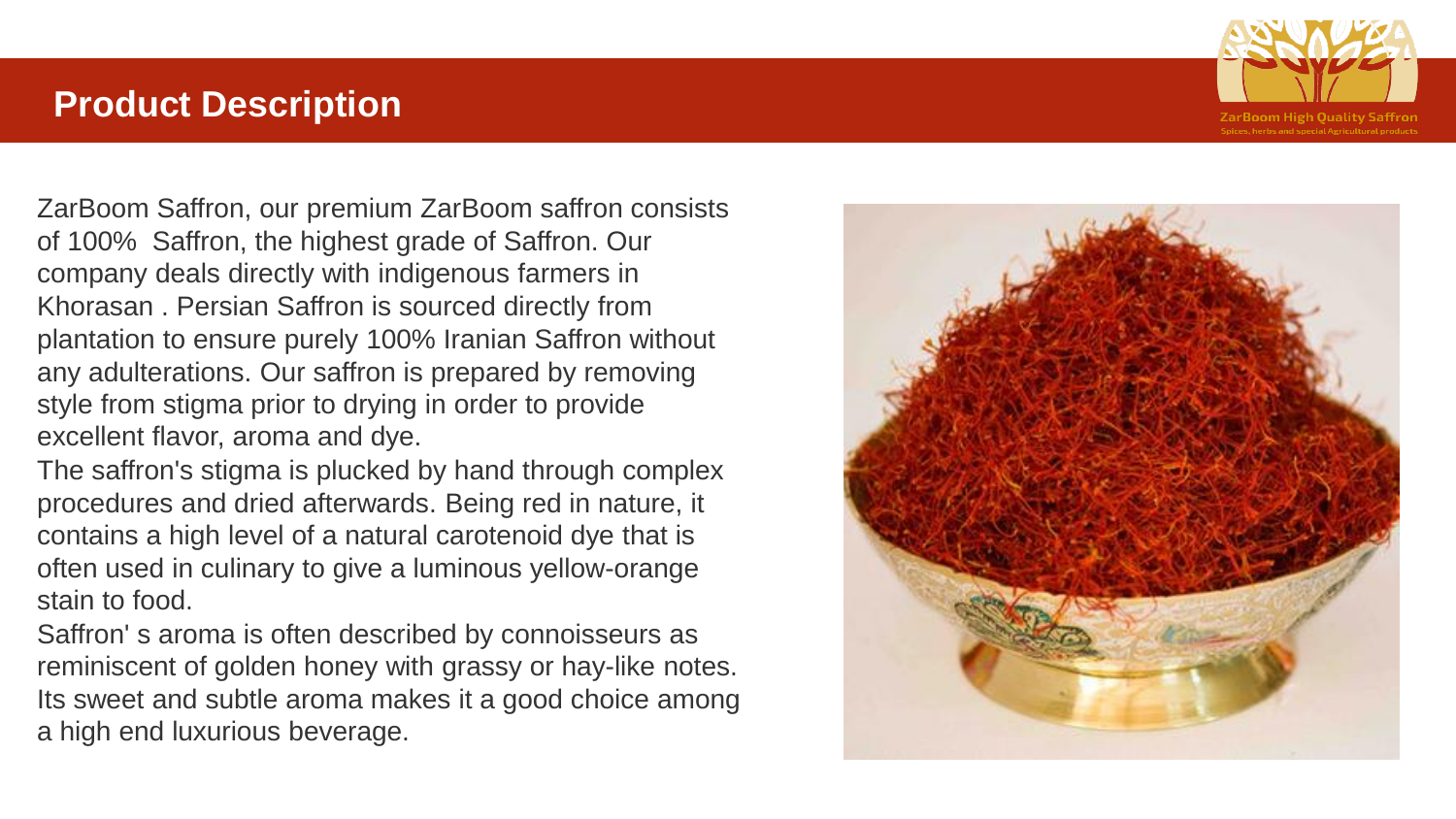### **Product Description**

**PURE** ; ZarBoom Saffron is dedicated to sourcing and distributing only the freshest and purest grade of Saffron available in the World. Our Saffron threads are tested and analyzed in accordance with ISO 3632 and Certified Laboratories.

**QUALITY** ; Not all Saffron is created equal, we take pride in offering the highest Quality Saffron at the best price.

Our Saffron is All-Red with no yellow style or crumbs. We don't add mositure to increase weight, and we never sell old or adulterated product.

**SAFFRON**; One should feel confident when purchasing such an expensive spice, per weight saffron can cost more than gold.

Our farmers produce the most prized Saffron in the world which is unmatched in Quality: Aroma, Color and Flavor.

**LAB TESTED ;** Each batch of our Premium Saffron is rigorously tested to meet the highest standards in the industry. We search for high levels of Safranal (Aroma), Crocin (Color), and Picocrocin (Flavor).



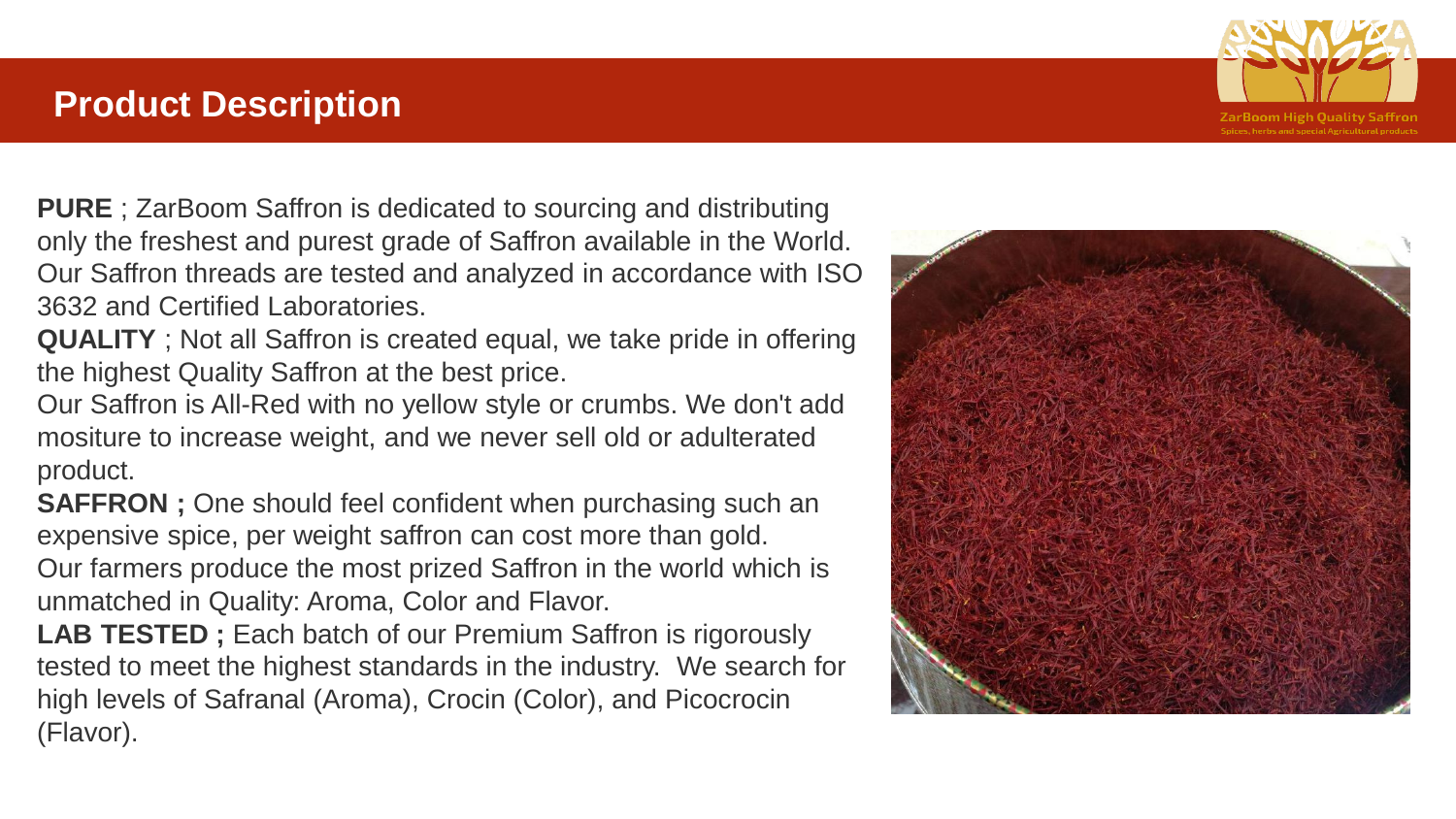### **Our Quality and type of saffron**





We Provide our saffron directly from farmers of saffron located on south Khorasan , qhaenat city . Usually quality of saffron shows with color , aroma , size and form . In iran quality has divided to many kind of that like super negin , normal negin , momtaz and .. Which depends on above items. But usually in best quality says to it

like below :

Negin Sargol Pushali Style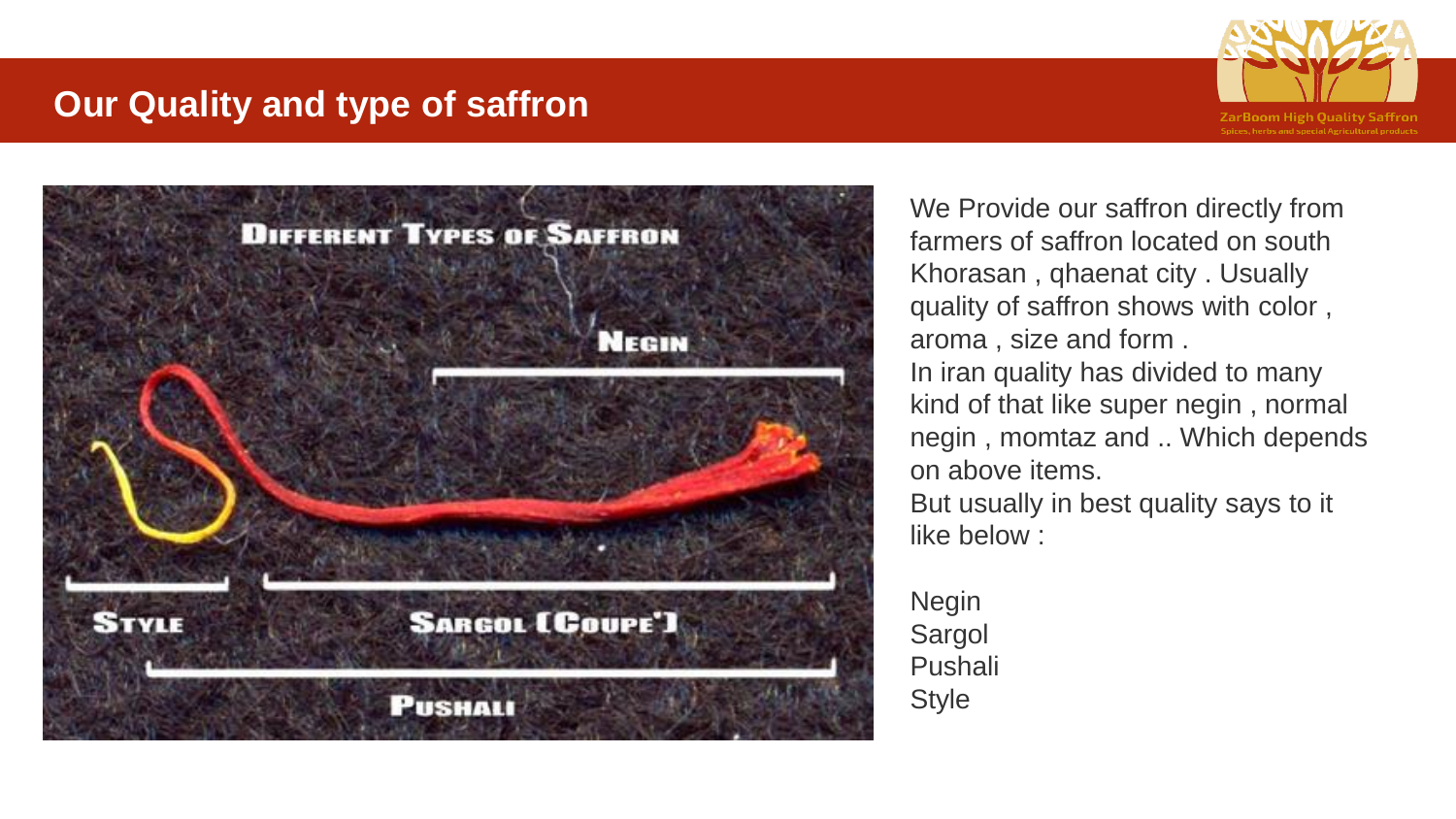### **Pictures of Our saffron**



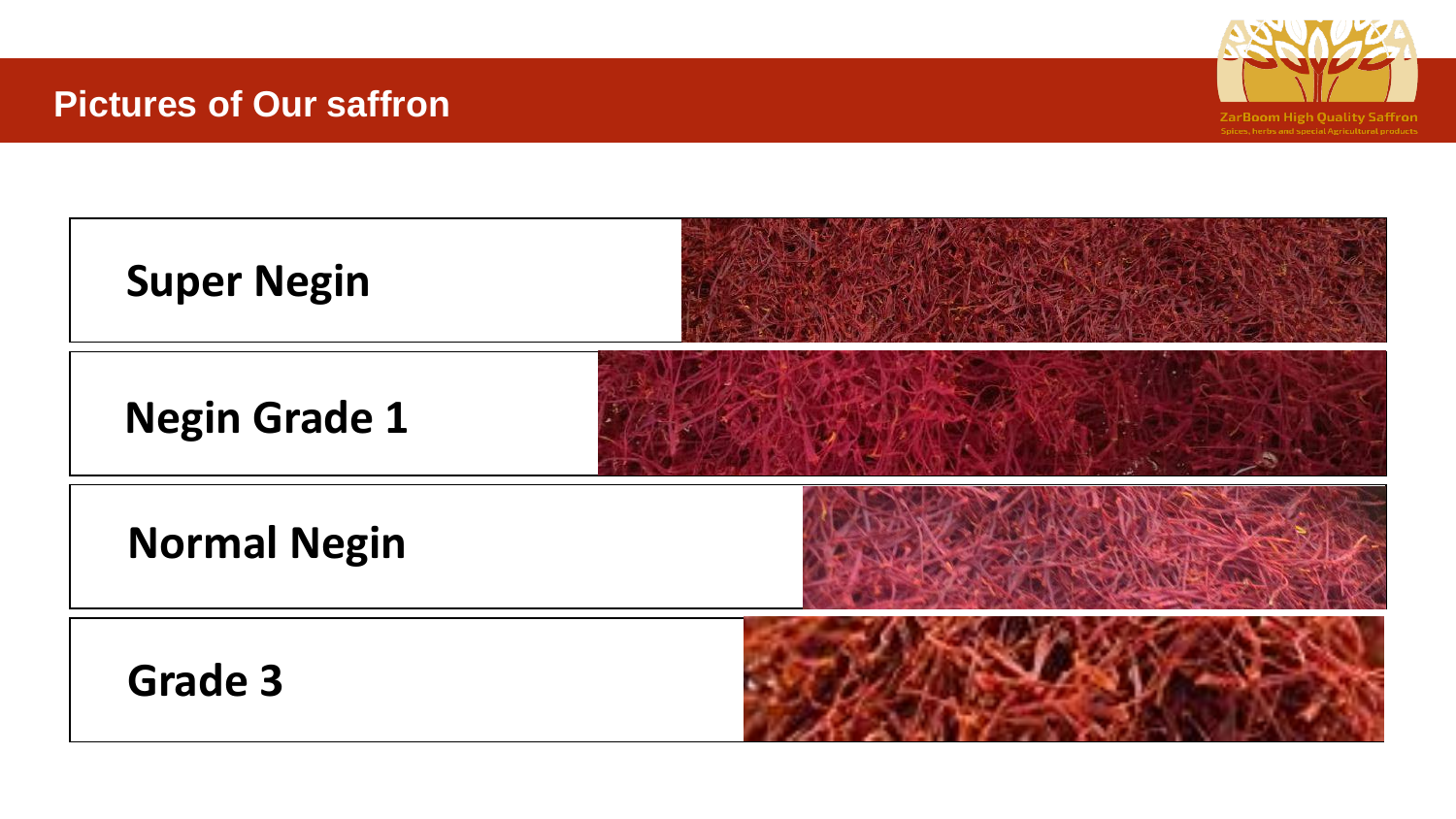# **Prices , EXW to incoterms**



| <b>Number</b>  | Name of type          | Price (per gram and USD) |                    | <b>Describe</b>                                                                                   |
|----------------|-----------------------|--------------------------|--------------------|---------------------------------------------------------------------------------------------------|
|                |                       | Wholesale                | In Package         |                                                                                                   |
|                | <b>Super Negin</b>    | 1.55                     | $+0.05$ to<br>0.09 | Special for Europe and Gulf<br>Countries                                                          |
| $\overline{2}$ | <b>Negin Grade 1</b>  | 1.25                     | $+0.05$ to<br>0.09 | Consumes in America Pacific,<br>Eastern Asia and Iran                                             |
| 3              | <b>Normal Negin</b>   | 1.09                     |                    |                                                                                                   |
| 4              | <b>Grade 3</b>        | 0.90                     |                    | Usually consumes in India,<br>Bangladesh, Africa as negin                                         |
| 5              | <b>Narmeh saffron</b> | 0.65                     | $+0.05$ to<br>0.09 | Special for consumes in TEA and<br>Restaurant also called as Broken<br>saffron with negin quality |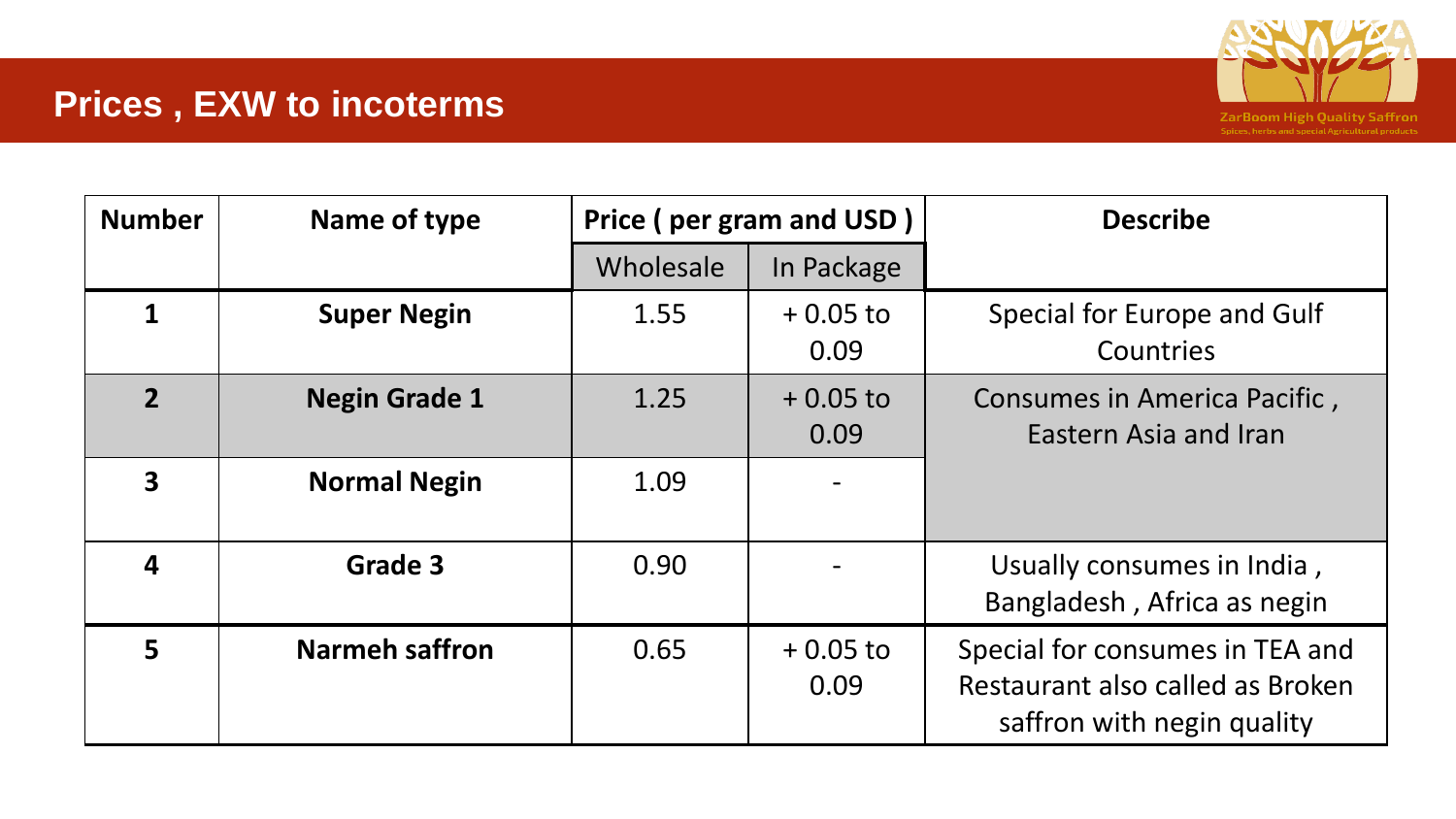# **Pictures of Packages**







# **5 Gram 3 Gram**